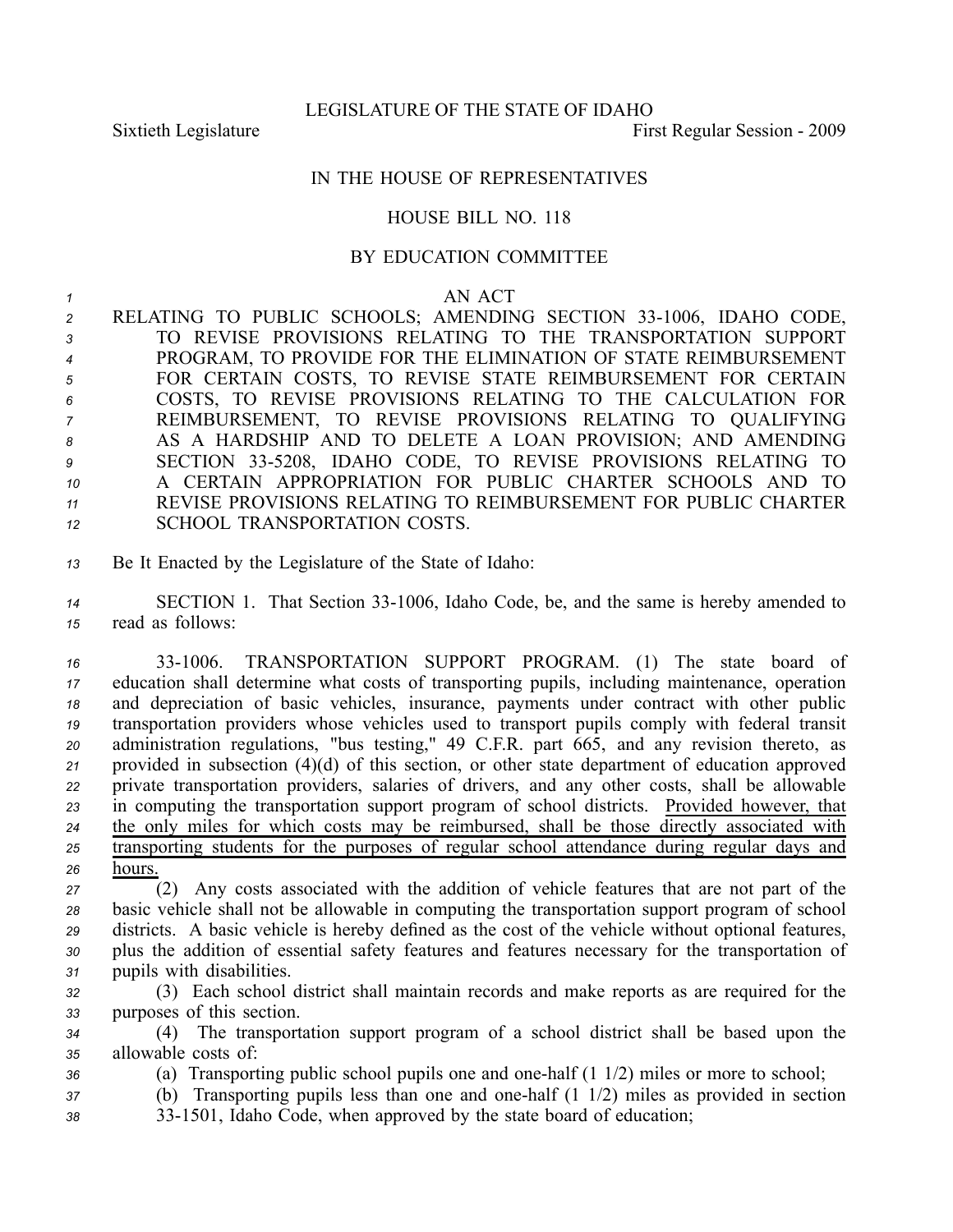*<sup>1</sup>* (c) The costs of payments when transportation is not furnished, as provided in section *<sup>2</sup>* 331503, Idaho Code;

 (d) The transportation program for grades six (6) through twelve (12), upon the costs of payments pursuan<sup>t</sup> to <sup>a</sup> contract with other public or private transportation providers entered into as provided in section 331510, Idaho Code, if the school district establishes that the reimbursable costs of transportation under the contract are equal to or less than the costs for school buses;

*<sup>8</sup>* (e) The costs of providing transportation to and from approved school activities as may *<sup>9</sup>* be approved by rules of the state board of education;

*<sup>10</sup>* (f) The employer's share of contributions to the public employee retirement system and *<sup>11</sup>* to social security.

 (5) The state's share of the transportation support program shall be eighty five fifty percen<sup>t</sup> (850%) of reimbursable transportation costs of the district incurred during the immediately preceding state fiscal year, excep<sup>t</sup> for the cost of state department of education training and fee assessments and bus depreciation and maintenance, for which the state's share shall be eighty-five percent (85%) of such costs. For school districts that contract for pupil transportation services, the state's share shall be the average state share of costs for district-run operations, based on the statewide total of such costs. Provided however, that the reimbursable costs  $\frac{d}{dx}$  for any school district shall not exceed one hundred three percent  $(103\%)$  of the statewide average reimbursable cost per mile or the state average reimbursable cost per student rider, whichever is more advantageous to the school district, unless the school district has <sup>a</sup> population density of more than twenty (20) enrolled students per square mile, in which case the cost per student rider shall be used. If <sup>a</sup> school district's costs exceed the one hundred three percen<sup>t</sup> (103%) limit when computed by the more advantageous of the two (2) methods, 25 if applicable, that school district shall be reimbursed at eighty five the appropriate percentage designated by this subsection, multiplied by (85%) of the maximum limit for whichever method is more favorable to the school district, if applicable. For school districts with <sup>a</sup> population density of more than twenty (20) enrolled students per square mile, and public charter schools physically located within such districts, such calculation shall be based on one hundred three percen<sup>t</sup> (103%) of the statewide reimbursable cost per student rider. A school district may appeal the application of the one hundred three percen<sup>t</sup> (103%) limit on reimbursable costs to the state board of education, which may establish for that district <sup>a</sup> new percentile limit for reimbursable costs compared to the statewide average, which is higher than one hundred three percen<sup>t</sup> (103%). In doing so, the state board of education may set <sup>a</sup> new limit that is greater than one hundred three percen<sup>t</sup> (103%), but is less than the percentile limit requested by the school district. However, the percentage increase in the one hundred three percen<sup>t</sup> (103%) cap shall not exceed the percentage of the district's bus runs that qualify as <sup>a</sup> hardship bus run, pursuan<sup>t</sup> to this subsection. Any costs above the new level established by the state board of education shall not be reimbursed. Such <sup>a</sup> change shall only be granted by the state board of education for hardship bus runs. To qualify as a hardship bus run, such bus run shall  $\frac{displex}{=}$ uniquely difficult geographic circumstances and meet at least two (2) of the following criteria:

*<sup>42</sup>* (a) The number of student riders per mile is less than fifty percen<sup>t</sup> (50%) of the statewide *<sup>43</sup>* average number of student riders per mile;

*<sup>44</sup>* (b) Less than <sup>a</sup> majority of the miles on the bus run are by paved surface, concrete or *<sup>45</sup>* asphalt, road;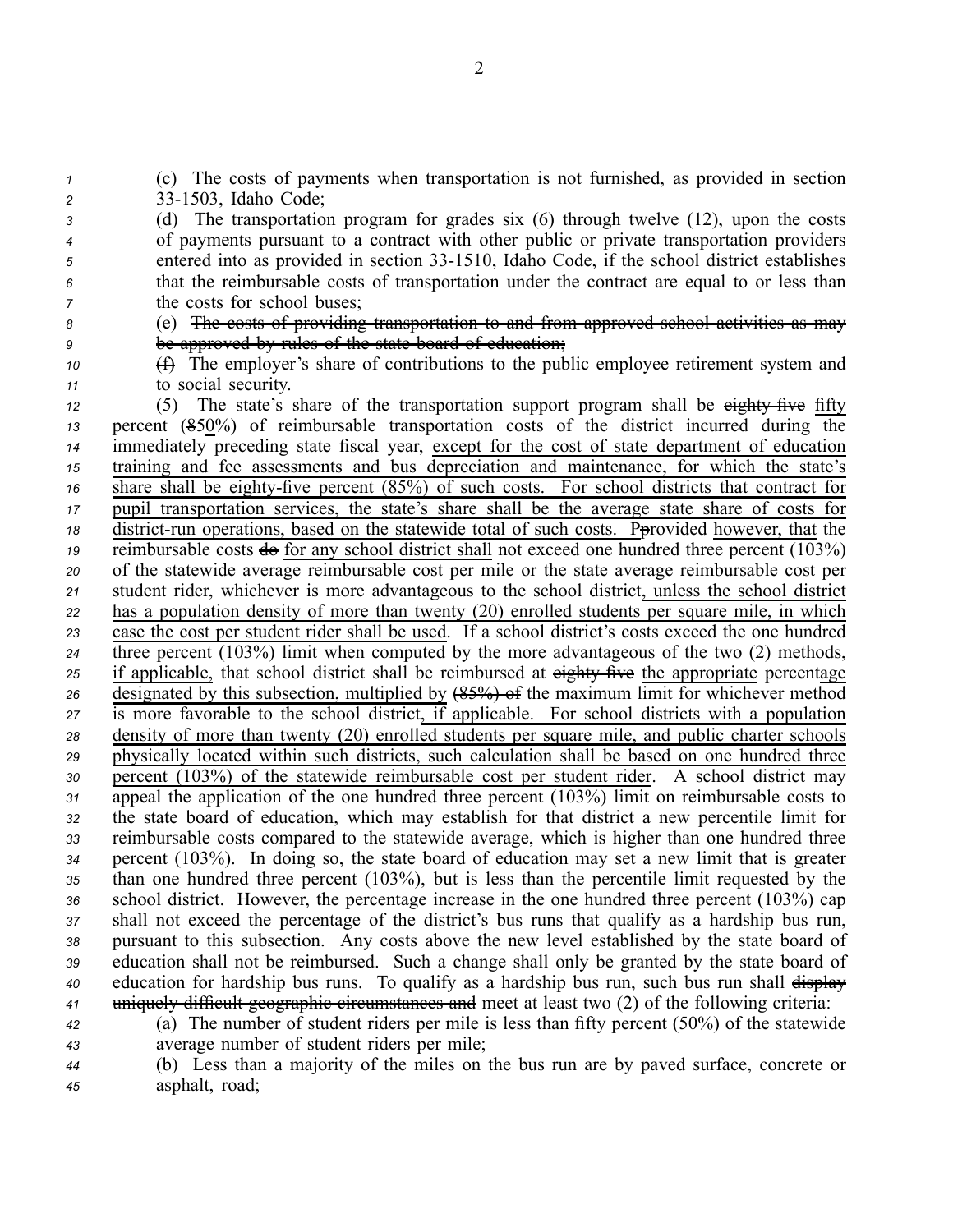*<sup>1</sup>* (c) Over ten percen<sup>t</sup> (10%) of the miles driven on the bus run are <sup>a</sup> five percen<sup>t</sup> (5%) *<sup>2</sup>* slope or greater.

 The legislative audits section of the legislative services office shall review cap increases granted by the state board of education pursuan<sup>t</sup> to this section, and shall include findings in the board's regular audit repor<sup>t</sup> for any instances in which such increases failed to meet the standards set forth in this subsection.

 (6) School districts that are unable to absorb the impact of the limitation on reimbursable expenses, through either efficiencies or the utilization of fund balances, may apply to the state board of education to receive <sup>a</sup> loan of moneys, not to exceed the amount of state funds lost through the application of the limitation on reimbursable expenses, from the public education stabilization fund. Any school district receiving such <sup>a</sup> loan shall cause its reimbursement of state transportation moneys to be reduced by <sup>a</sup> like amount in the subsequent fiscal year, and the moneys so reduced shall be deposited in the public education stabilization fund.

 (7) Beginning on July 1, 2005, any eligible homebased public virtual school may claim transportation reimbursement for the prior fiscal year's cost of providing educational services to students. In order to be eligible, such <sup>a</sup> school shall have at least one (1) average daily attendance divisor, pursuant to section 33-1002, Idaho Code, that is greater than the median divisor shown for any category of pupils, among the actual divisors listed. For the purposes of 19 paragraphs (a), (b) and (c) of this subsection (76), "education provider" means the home-based public virtual school or an entity that has legally contracted with the homebased public virtual school to supply education services. Reimbursable costs shall be limited to the costs of:

*<sup>22</sup>* (a) Providing an internet connection service between the student and the education *<sup>23</sup>* provider, not including the cost of telephone service;

*<sup>24</sup>* (b) Providing electronic and computer equipment used by the student to transmit *<sup>25</sup>* educational material between the student and the education provider;

26 (c) Providing a toll-free telephone service for students to communicate with the *<sup>27</sup>* education provider;

*28* (d) Providing education-related, face-to-face visits by representatives of the home-based *<sup>29</sup>* public virtual school, with such reimbursements limited to the mileage costs set for state *<sup>30</sup>* employee travel by the state board of examiners; and

*<sup>31</sup>* (e) Any actual pupil transportation costs that would be reimbursable if claimed by <sup>a</sup> *<sup>32</sup>* school district.

33 The total reimbursement for such home-based public virtual schools shall be exempt from the *<sup>34</sup>* statewide average cost per mile limitations of this section. The state's share of reimbursable 35 costs shall be eighty five seventy percent (8.570%), subject to the statewide cost per student *<sup>36</sup>* rider provisions of this section. For the purposes of such homebased public virtual school, the *<sup>37</sup>* number of student riders shall be the same as the number of pupils in average daily attendance.

*<sup>38</sup>* SECTION 2. That Section 335208, Idaho Code, be, and the same is hereby amended to *<sup>39</sup>* read as follows:

 335208. PUBLIC CHARTER SCHOOL FINANCIAL SUPPORT. Except as provided in subsection (8) of this section, from the state educational suppor<sup>t</sup> program the state department of education shall make the following apportionment to each public charter school for each fiscal year based on attendance figures submitted in <sup>a</sup> manner and time as required by the department of education: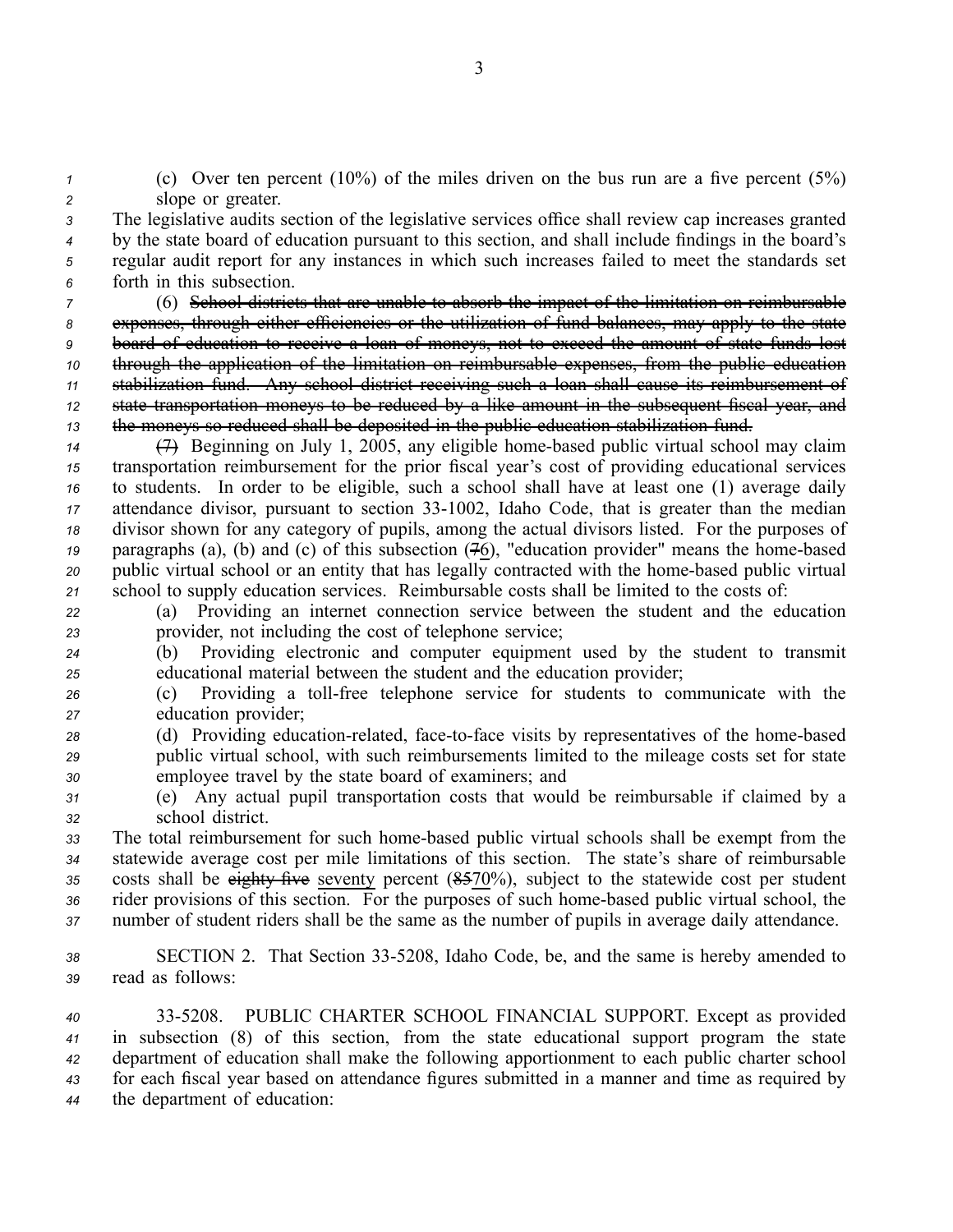(1) Per student support. Computation of suppor<sup>t</sup> units for each public charter school shall be calculated as if it were <sup>a</sup> separate school according to the schedules in section 331002(4), Idaho Code, excep<sup>t</sup> that public charter schools with fewer than one hundred (100) secondary ADA shall use <sup>a</sup> divisor of twelve (12) and the minimum units shall not apply, and no public charter school shall receive an increase in suppor<sup>t</sup> units that exceeds the suppor<sup>t</sup> units it received in the prior year by more than thirty (30). Funding from the state educational support program shall be equal to the total distribution factor, plus the salary-based apportionment provided in chapter 10, title 33, Idaho Code. Provided however, any public charter school that is formed by the conversion of an existing traditional public school shall be assigned divisors, pursuant to section 33-1002, Idaho Code, that are no lower than the divisors of the school district in which the traditional public school is located, for each category of pupils listed.

 (2) Special education. For each student enrolled in the public charter school who is entitled to special education services, the state and federal funds from the exceptional child education program for that student that would have been apportioned for that student to the school district in which the public charter school is located.

 (3) Alternative school support. Public charter schools may qualify under the provisions 18 of sections 33-1002 and 33-1002C, Idaho Code, provided the public charter school meets the necessary statutory requirements, and students qualify for attendance at an alternative school as provided by rule of the state board of education.

 (4) Transportation support. Support shall be paid to the public charter school as provided in chapter 15, title 33, Idaho Code, and section 331006, Idaho Code. Each public charter school shall furnish the department with an enrollment count as of the first Friday in November, 24 of public charter school students living who are eligible for reimbursement of transportation costs under the provisions of this subsection and who reside more than one and one-half  $(1\ 1/2)$  miles from the school. For charter schools in the initial year of operation, the petition shall include <sup>a</sup> proposal for transportation services with an estimated first year cost. The state department of education is authorized to include in the annual appropriation to the charter school eighty sixty percen<sup>t</sup> (860%) of the estimated transportation cost. The final appropriation payment in July shall reflect eighty five percent  $(85%)$  of the actual cost reimbursements of 31 actual costs pursuant to section 33-1006, Idaho Code. To be eligible for state reimbursement 32 under the provisions of section 33-1006, Idaho Code, the student to be transported must reside within the public charter school's attendance zone, and must meet at least one (1) of the following two (2) criteria:

- *<sup>35</sup>* (a) The student resides within the school district in which the public charter school is *<sup>36</sup>* physically located; or
- *<sup>37</sup>* (b) The student resides within fifteen (15) miles of the public charter school, by road.

*<sup>38</sup>* The limitations placed by this subsection on the reimbursement of transportation costs for *<sup>39</sup>* certain students shall not apply to public virtual schools.

 (5) Payment schedule. The state department of education is authorized to make an 41 advance payment of twenty-five percent (25%) of a public charter school's estimated annual apportionment for its first year of operation, and each year thereafter, provided the public charter school has an increase of student population in any given year of twenty (20) students or more, to assist the school with initial startup costs or payroll obligations.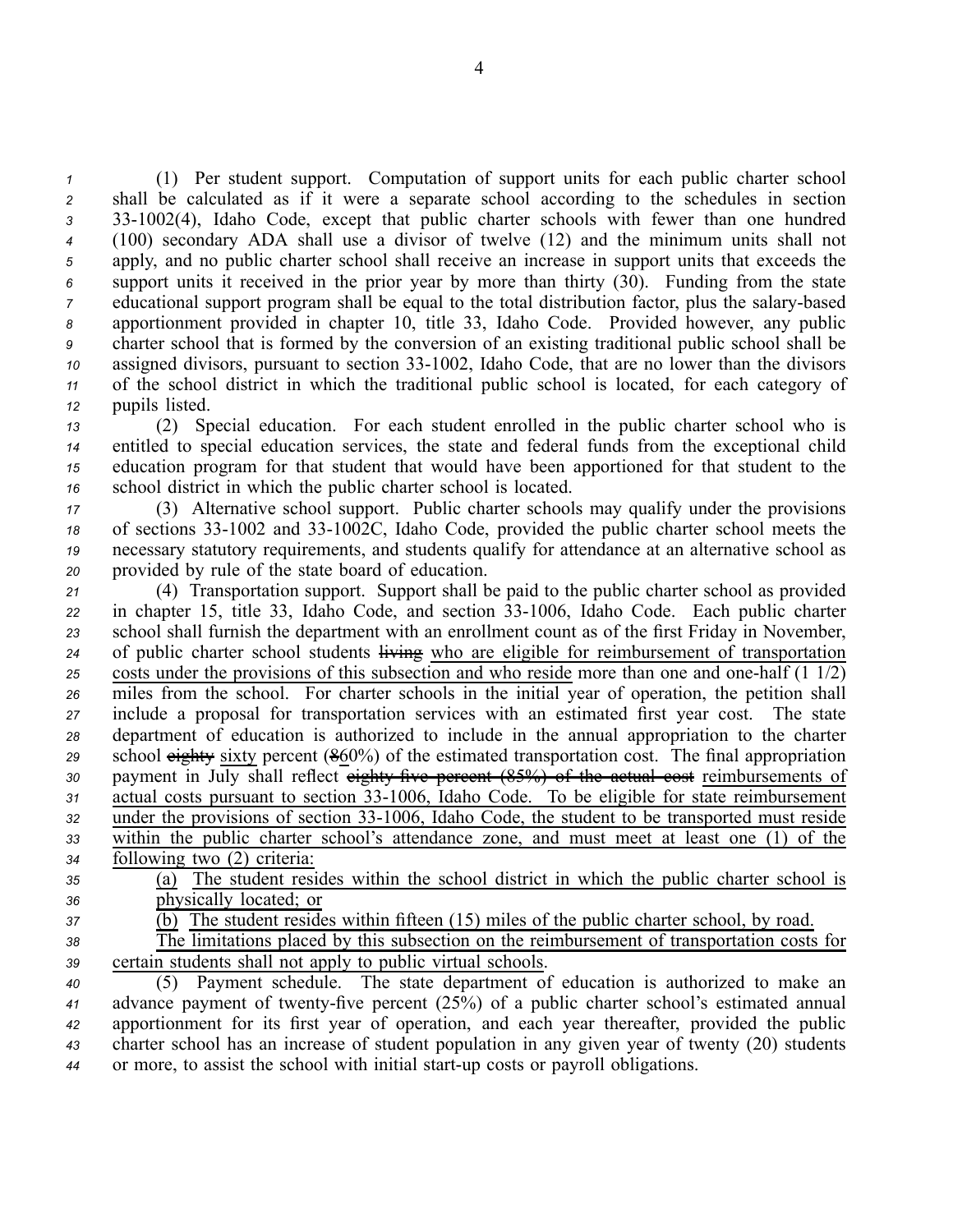*<sup>1</sup>* (a) For <sup>a</sup> state public charter school to receive the advance payment, the school shall *<sup>2</sup>* submit its anticipated fall membership for each grade level to the state department of *<sup>3</sup>* education by June 1.

- *<sup>4</sup>* (b) Using the figures provided by the public charter school, the state department of *<sup>5</sup>* education shall determine an estimated annual apportionment from which the amount of *<sup>6</sup>* the advance paymen<sup>t</sup> shall be calculated. Advance paymen<sup>t</sup> shall be made to the school *<sup>7</sup>* on or after July 1 but no later than July 31.
- *8* (c) All subsequent payments, taking into account the one-time advance payment made for *<sup>9</sup>* the first year of operation, shall be made to the public charter school in the same manner *10* as other traditional public schools in accordance with the provisions of section 33-1009, *<sup>11</sup>* Idaho Code.
- *<sup>12</sup>* A public charter school shall comply with all applicable fiscal requirements of law, excep<sup>t</sup> that *13* the following provisions shall not be applicable to public charter schools: section 33-1003B, *14* Idaho Code, relating to guaranteed minimum support; that portion of section 33-1004, Idaho *<sup>15</sup>* Code, relating to reduction of the administrative and instructional staff allowance when there *<sup>16</sup>* is <sup>a</sup> discrepancy between the number allowed and the number actually employed; and section *<sup>17</sup>* 331004E, Idaho Code, for calculation of district staff indices.
- *<sup>18</sup>* (6) Nothing in this chapter shall be construed to prohibit any private person or *<sup>19</sup>* organization from providing funding or other financial assistance to the establishment or *<sup>20</sup>* operation of <sup>a</sup> public charter school.
- *<sup>21</sup>* (7) Nothing in this chapter shall preven<sup>t</sup> <sup>a</sup> public charter school from applying for federal *<sup>22</sup>* grant moneys.
- *<sup>23</sup>* (8) (a) For the period July 1, 2003, through June 30, 2005, all public virtual schools *<sup>24</sup>* shall be assigned divisors, pursuan<sup>t</sup> to section 331002, Idaho Code, that are no higher *<sup>25</sup>* than the median divisor shown for each respective category of pupils, among the possible *<sup>26</sup>* divisors listed, for each respective category of pupils that contains more than one (1) *<sup>27</sup>* divisor. If there is an even number of possible divisors listed for <sup>a</sup> particular category of *<sup>28</sup>* pupils, then the lesser of the two (2) median divisors shall be used. For the period July *<sup>29</sup>* 1, 2005, through June 30, 2007, all public virtual schools shall be assigned divisors, *<sup>30</sup>* pursuan<sup>t</sup> to section 331002, Idaho Code, that are no higher than the second highest *<sup>31</sup>* divisor shown, among the possible divisors listed, for each respective category of pupils *<sup>32</sup>* that contains more than one (1) divisor. The divisor provisions contained herein shall *<sup>33</sup>* only be applicable to the number of pupils in average daily attendance in such public *<sup>34</sup>* virtual schools for the period July 1, 2003, through June 30, 2004. If the number of *<sup>35</sup>* pupils in average daily attendance in any particular category of pupils increases, during *<sup>36</sup>* the period July 1, 2004, through June 30, 2005, to <sup>a</sup> number above that which existed *<sup>37</sup>* in the prior fiscal year, then those additional pupils in average daily attendance shall be *<sup>38</sup>* assigned the divisor, pursuan<sup>t</sup> to section 331002, Idaho Code, that would have otherwise *<sup>39</sup>* been assigned to the school district or public charter school had this section not been in *<sup>40</sup>* force.
- *<sup>41</sup>* (b) Each student in attendance at <sup>a</sup> public virtual school shall be funded based upon *<sup>42</sup>* either the actual hours of attendance in the public virtual school on <sup>a</sup> flexible schedule, or *<sup>43</sup>* the percentage of coursework completed, whichever is more advantageous to the school, *44* up to the maximum of one (1) full-time equivalent student.
- *<sup>45</sup>* (c) All federal educational funds shall be administered and distributed to public charter *<sup>46</sup>* schools, including public virtual schools, that have been designated by the state board of